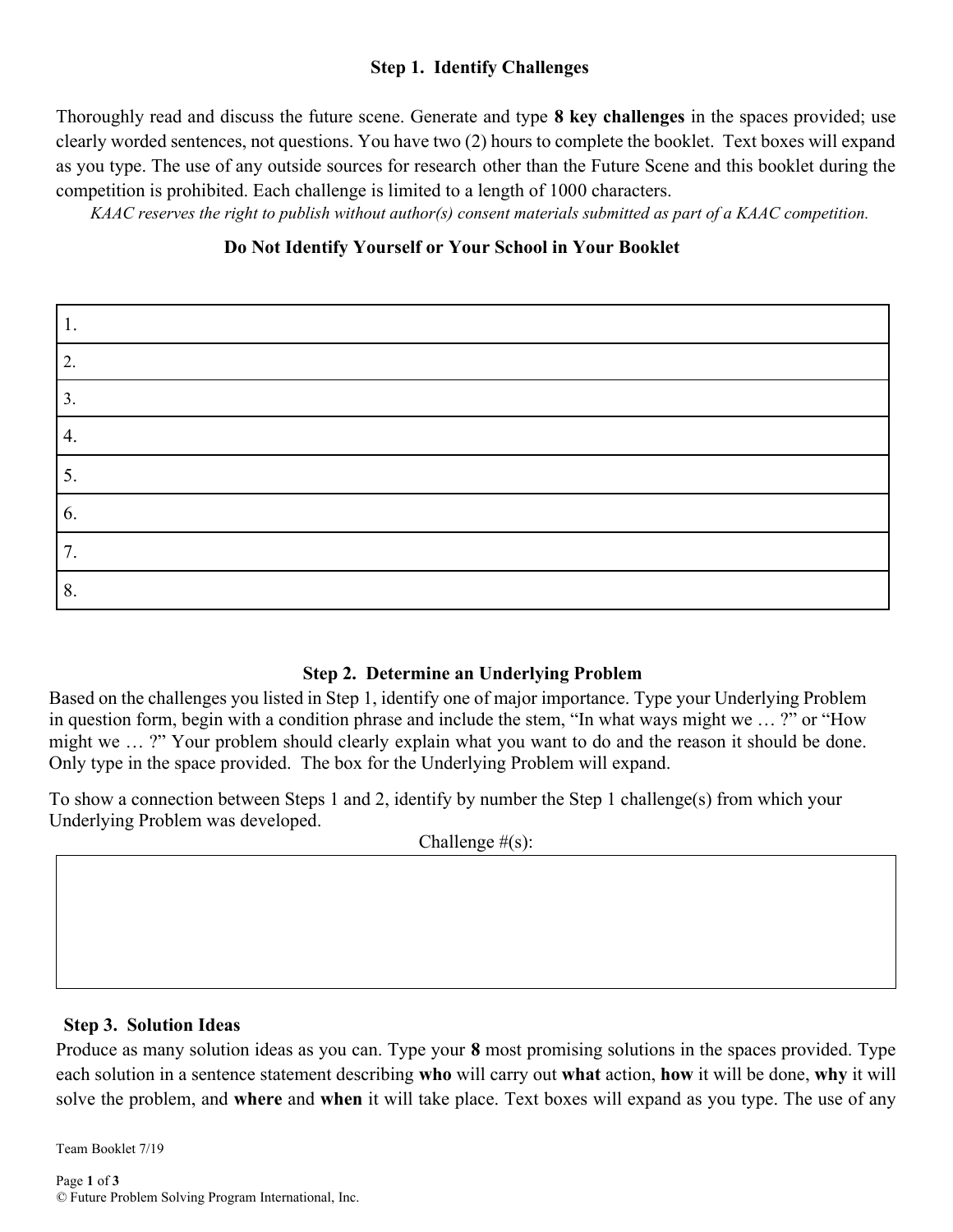outside sources for research other than the Future Scene and this booklet during the competition is prohibited. Each challenge is limited to a length of 1000 characters.

| .,                |  |
|-------------------|--|
| ◠<br><u>، ، ،</u> |  |
| э.                |  |
| 4.                |  |
| 5.                |  |
| 6.                |  |
| .,                |  |
| 8.                |  |

## **Step 4. Generate and Select Criteria**

Generate criteria to help you decide which solution idea, among the ideas from Step 3, does the best job of solving **your** Underlying Problem. Select the five criteria you think are the most important for measuring your solution ideas and type them in the space provided. Each criterion should have a different focus. Only type in the space provided.

| ◠  |  |
|----|--|
|    |  |
| 4. |  |
| ა. |  |

# **STEP 5. Apply Criteria**

From the solution ideas written in Step 3, select the 5 ideas with the most potential to solve the Underlying Problem and list them on the grid. Use each criterion to rank the solutions on a scale from 1 (poorest) to 5 (best). The numerical ranking for one important criterion may be doubled.

| Step 3<br>Sol'n |                |   | Criteria       |   |   |       |
|-----------------|----------------|---|----------------|---|---|-------|
|                 | Solution Ideas | 2 | $\overline{3}$ | 4 | 5 | Total |
| #               |                |   |                |   |   |       |
| #               |                |   |                |   |   |       |
| #               |                |   |                |   |   |       |

Team Booklet 7/19